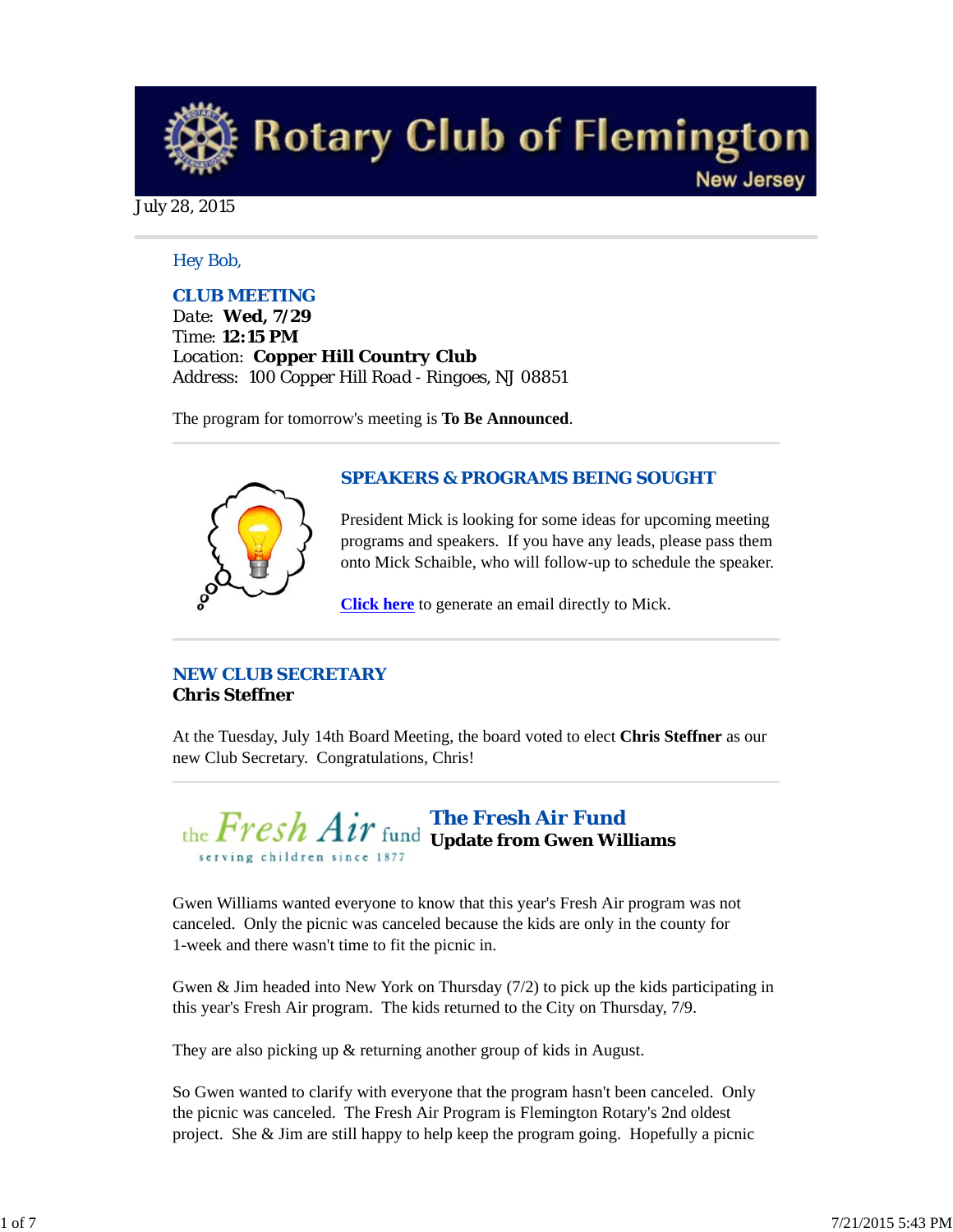can work out next year. Thanks, Gwen & Jim!

If you are interested in helping, please reach out to Gwen Williams by phone at (908) 369-4042 or by email at gwen1233@comcast.net.

*Background*: Flemington Rotary partnered with **The Fresh Air Fund**, a non-profit agency, in 1931 to help provide a free "fresh air" summer experience out in the country for New York City children from low-income communities.



# *HUNTERDON COUNTY CHAMBER OF COMMERCE*

As you know, the Rotary Club of Flemington is a member of the H.C. Chamber of Commerce. This enables all Rotarians the ability to attend a Chamber function as a "member". If someone asks you what your business is, you would explain that you are a member representing the Rotary Club of Flemington. **Click Here** to visit the Chamber website for a listing of upcoming events.



## *Hunterdon Chamber Internet Radio "THE ROTARY HOUR"* **Mondays from 10am to 11am**

PDG Megan Jones-Holt is the host of "The Rotary Hour" on the

Hunterdon Chamber Internet Radio station and is looking for guests to have on the show. If you are intersted, please get in touch with Megan at (908)894-4590 or **mjonesholt@gmail.com**.

**Click Here** to listen to the Hunterdon Chamber Internet Radio station from your PC, smart phone, mobile device, etc.

*FLEMINGTON BUSINESS IMPROVEMENT DISTRICT* **FLEMINGTON** 

www.downtownflemington.com If you would like to learn more about events and activities going on around Flemington,

please **CLICK HERE** to visit the Flemington Business Improvement District (BID) website.

# *ROTARY DISTRICT 7510 NEWS*

**Click Here** to read the current news from our Rotary District 7510.

# *SPEAKERS & PROGRAMS BEING SOUGHT*

We are always seeking new or creative ideas for upcoming meeting programs and speakers. If you have any leads, please pass them onto Mick Schaible. **Click here** to generate an email directly to Mick.

# *UPCOMING DATES TO NOTE*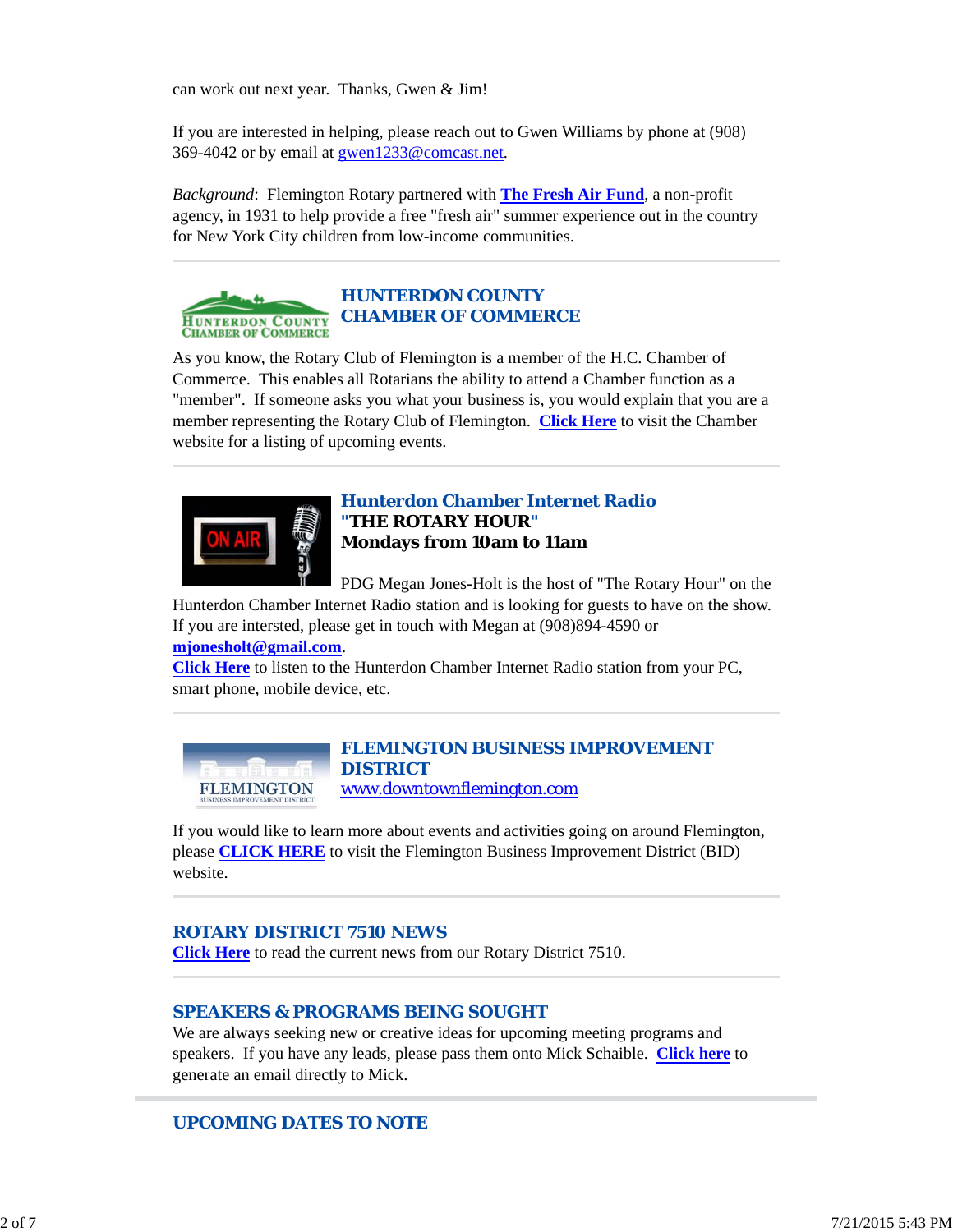# **Summary of Upcoming Club Meeting Programs**:

Wed, 7/29: TBA

Wed, 8/05: TBA Wed, 8/12: TBA Wed, 8/19: TBA Wed, 8/26: TBA

**Next RCOF Board Meeting**: Tues, 9/15/2015 at 6:00 PM. (Meetings held bi-monthly). **Next Membership Meeting**: Wed, 8/12/2015 at 1:30 PM (Usually the 2<sup>nd</sup> Wed).

**Upcoming RCOF Club Events, Fundraisers, Fellowship Events, Etc**.: Sat, 10/31: **Pancake Day** at the H.C.R.H.S. Commons

#### **Rotary District 7510 Events & Functions:**

TBA.

## *COMMITTEE LIST:*

**Click Here** to download the listing of all current Club Committee's and its members.

## *"MEMBERS ONLY" WEBSITE:*

#### **Click Here for the Members Only section of the website to find:**

1) The "Membership Proposal Form" to propose a new member.

- 2) New Member Information.
- 3) An Online Copy of the Club Membership Directory.
- 4) A Link to All Photos Albums of the Club.

## *ROTARY WEBSITE LINKS:*

Rotary International: **www.Rotary.org** Rotary District 7510: **www.RotaryNJ.org**

## *NEARBY ROTARY CLUB MEETINGS:*

As A Rotarian, you are Welcome to attend a Rotary Club meeting anywhere in the world. Click here for the Rotary Club Locator App. Or see below for some local meetings:

#### Mondays

**Lambertville/New Hope** (6:30 pm) - Lambertville Station Restaurant; 11 Bridge Street, Lambertville NJ 08530

**Piscataway** (12:15 pm) - Radisson Hotel; 21 Kingsbridge Road, Piscataway, NJ 08854

## Tuesdays

**Whitehouse** (12:15 pm) - Max's 22; 456 Route 22 West, Whitehouse Station, NJ 08889 **Princeton** (12:15 pm) - The Nassau Club; 6 Mercer Street, Princeton, NJ 08540 **Bridgewater-Bound Brook** (12:15 pm) - Arbor Glenn; 100 Monroe St, Bridgewater 08807

#### Wednesdays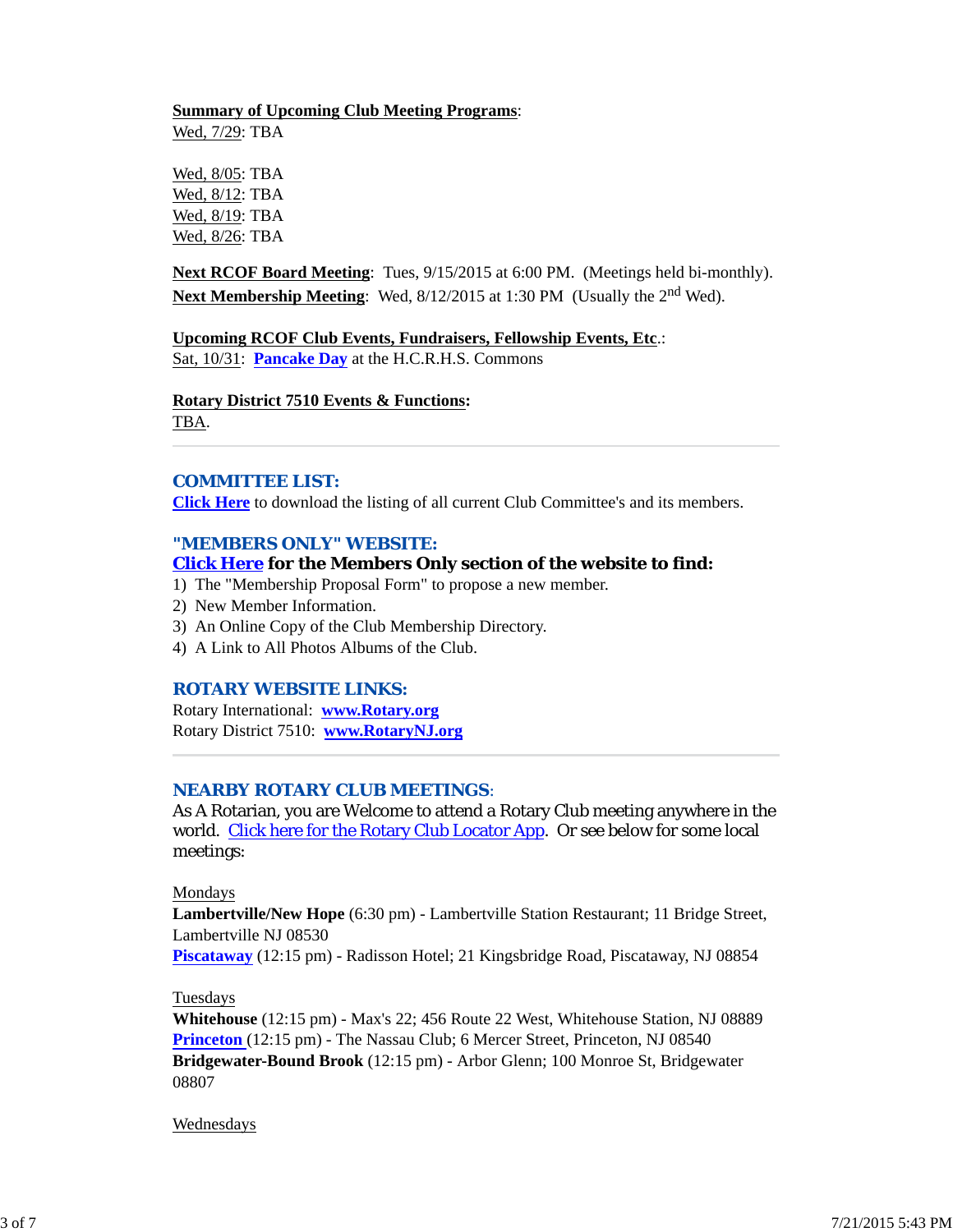**Branchburg Township** (7:30 am): Stoney Brook Grille; 1285 Route 28, North Branch, NJ 08876

**Flemington** (12:15pm): Copper Hill Country Club; 100 Copper Hill Road, Ringoes, NJ 08851

**Hillsborough Township** (6:15 pm): Pheasant's Landing; 311 Amwell Road (Rt. 514), Hillsborough, NJ 08844

## **Thursdays**

**Clinton Sunrise** (7:30 am): Clinton Fire Department; New Street, Clinton, NJ 08809 **Somerville/Bridgewater** (12:15 pm): Bridgewater Manor; 1251 US Highway 202/206, Bridgewater, NJ 08807

**Trenton** (12:15 pm): Freddie's Tavern; 12 Railroad Avenue, West Trenton, NJ 08628

# Fridays

**North Hunterdon** (12:15 pm): Beaver Brook County Club; 25 County Club Drive, Annandale, NJ 08801

**Princeton Corridor** (12:15pm): Hyatt Regency; 102 Carnegie Center, Rt. 1 North, Princeton, NJ 08540

eClub

**Rotary eClub of Hunterdon Horizon**: View website for meetings or online makeups.

RI President's Call for Action in **2015-2016**: **"Be A Gift To The World"**

# **Rotary Club of Flemington - Our 92nd Year**

Founded October 3, 1923 \* Charter #1529 \* District 7510

| Club President                                               | <b>Mick Schaible</b>                         |  |  |
|--------------------------------------------------------------|----------------------------------------------|--|--|
| President-Elect                                              | <b>D.J.</b> Wright                           |  |  |
| Secretary                                                    | <b>Chris Steffner</b>                        |  |  |
| Treasurer, General                                           | <b>Bob Newland</b>                           |  |  |
| Treasurer, Lunch                                             | <b>Lynn Hyman</b> (immediate Past-President) |  |  |
| <b>Board Member</b>                                          | <b>Chris Kamnitsis</b>                       |  |  |
| <b>Board Member</b>                                          | <b>Joe Ziegler</b>                           |  |  |
| Sergeant-at-Arms                                             | <b>Jim Davidson</b>                          |  |  |
| R.I. President                                               | K.R. "Ravi" Ravindran (Sri Lanka)            |  |  |
| District Governor (DG)                                       | Hal Daume (Berkeley Heights, NJ)             |  |  |
| District Governor Elect (DGE)                                | <b>Charles Minton</b> (Union, NJ)            |  |  |
| District Governor Nomimee (DGN)                              | <b>Bob Zeglarski</b> (Roselle-Rosselle Park) |  |  |
| <b>Assistant District Governor (ADG)</b>                     | <b>Megan Jones-Holt</b> (Clinton Sunrise)    |  |  |
| Club Meetings: Wednesday, 12:15 pm, Copper Hill Country Club |                                              |  |  |

100 Copper Hill Road, Ringoes 08551



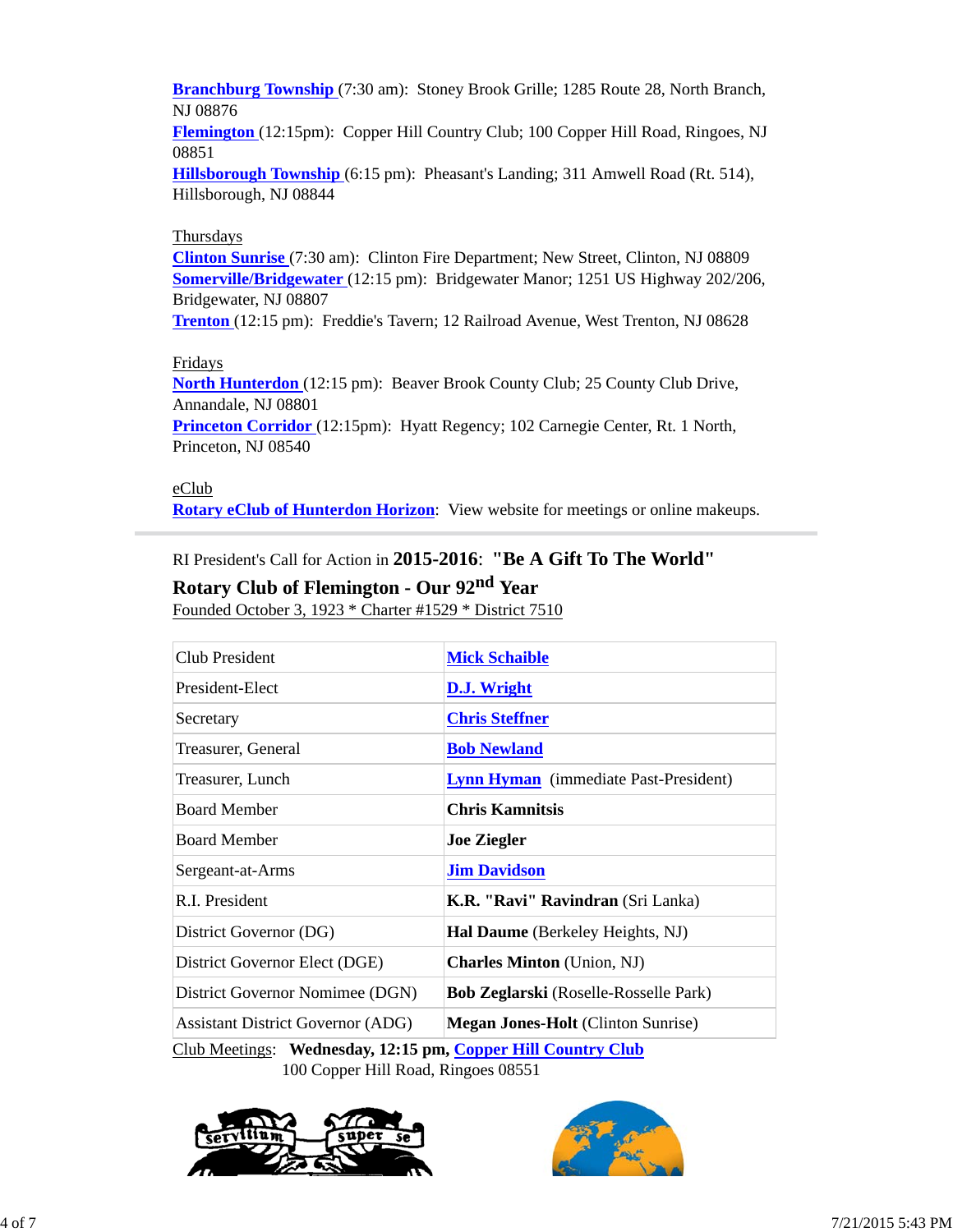



Be a gift to the world

**MISSION STATEMENT:** The mission of Rotary International is to assist and guide Rotarians and Rotary clubs to accomplish the Object of Rotary to ensure Rotary's continuing relevance and to help build a better world, emphasizing service activities by individuals and groups that enhance the quality of life and human dignity, encouraging high ethical standards, and creating greater understanding among all people to advance the search for peace in the world.

**THE OBJECT OF ROTARY:** The object of Rotary is to encourage and foster the ideal of service as a basis of worthy enterprise and, in particular, to encourage and foster:

**1st**: The development of acquaintance as an opportunity for service;

**2nd**: High ethical standards in business and professions, the recognition of the worthiness of all useful occupations, and the dignifying of each Rotarian's occupation as an opportunity to serve society;

**3rd**: The application of the ideal of service in each Rotarian's personal, business and community life;

**4th**: The advancement of international understanding, goodwill, and peace through a world fellowship of business and professional persons united in the ideal of service.

**THE 4-WAY TEST:** "Of the things we think, say or do:

- **1st**: Is it the Truth?
- 2<sup>nd</sup>: Is it Fair to all concerned?
- **3rd**: Will it build goodwill and better friendships?
- **4th**: Will it be beneficial to all concerned?"

## *ROTARY's AVENUE'S OF SERVICE*:

**1)** Through **Club Service**, we have fun, build lasting friendships, and make sure that our club runs well.

**2)** Through **Vocational Service**, we volunteer our professional skills to serve others and promote integrity in everything we do.

**3)** Through **Community Service**, we address local needs and work with our community to bring lasting improvements.

**4)** Through **International Service**, we meet humanitarian needs around the globe and promote world understanding and peace.

**5)** Through **Youth Service**, we work with young people to help them become the next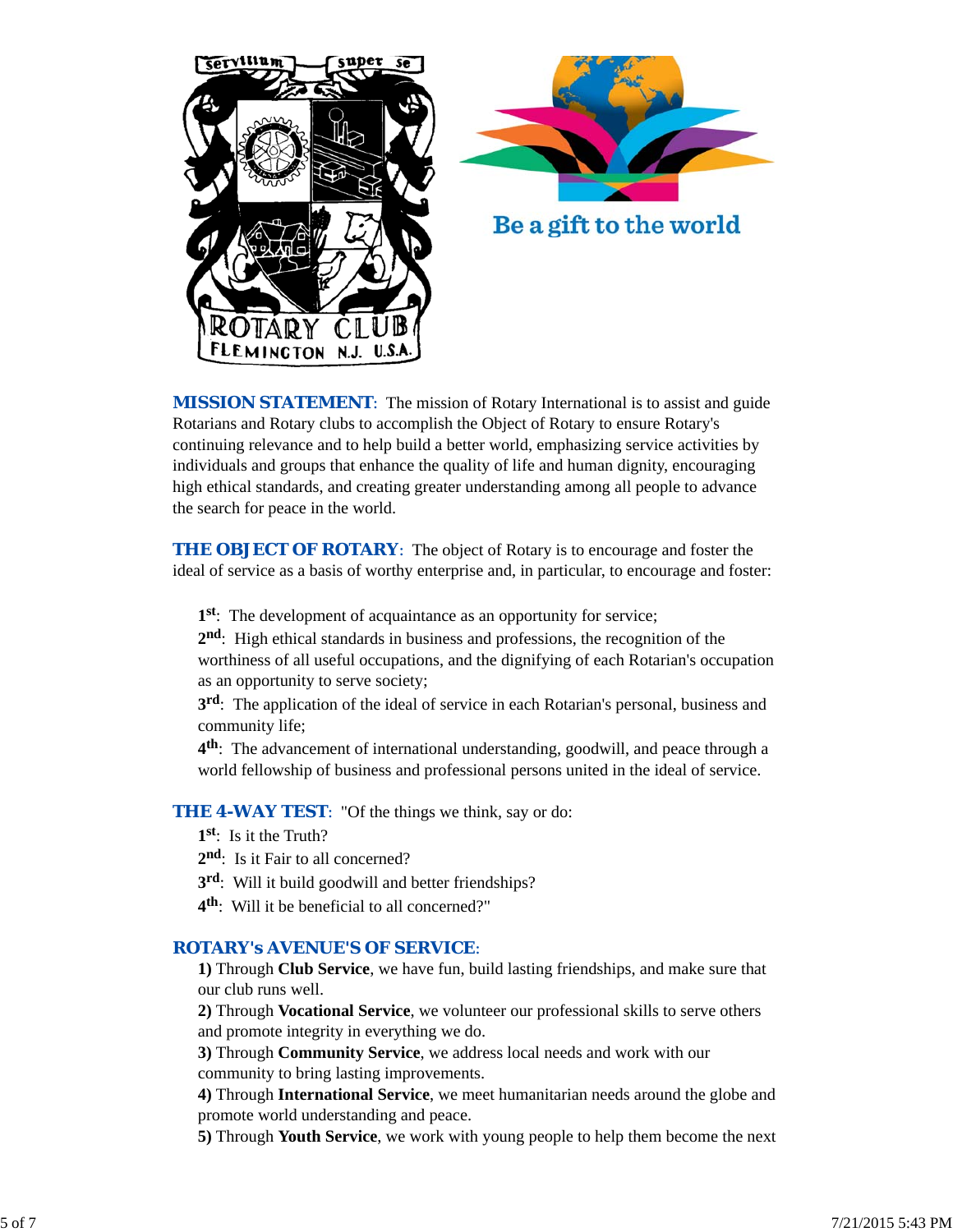| <b>Rotarian</b>                   | <b>Member Since</b> | <b>Classification</b>           |
|-----------------------------------|---------------------|---------------------------------|
| Black, Bruce B.                   | 2007                | <b>Health and Fitness</b>       |
| Bohler, Herbert C. (Herb)         | 1977                | <b>Specialty Advertising</b>    |
| <b>Campbell, Jennifer</b>         | 2015                | <b>General Practice</b>         |
| Chittenden, Robert L. (Bob)       | 2003                | M.E.F.P. Consulting Engineering |
| Clark, Arthur L. (Sandy)          | 1987                | Printing                        |
| Davidson, James G. (Jim)          | 2002                | <b>Rubber Products</b>          |
| Erskine, John                     | 2014                | Youth Development               |
| Ferrari, Frederick J. (Fred)      | 1964                | Orthodontia                     |
| Fisher, Charles H. (Charlie)      | 1961                | <b>Funeral Services</b>         |
| Fisher, Thomas H. (Tom)           | 2012                | Property & Casualty Insurance   |
| <b>Harkness, David W. (Dave)</b>  | 2015                | <b>Hospital Affairs</b>         |
| Harrison, Jeffrey (Jeff)          | 1996                | Psychotherapy                   |
| Hennessy, Jr., Richard (Rich)     | 2010                | <b>Financial Advisor</b>        |
| Hyman, Lynn                       | 2010                | <b>Retail Banking</b>           |
| Kamnitsis, Christopher P. (Chris) | 2001                | <b>Financial Planning</b>       |
| Kavanagh, Michele                 | 2013                | <b>Community Banking</b>        |
| <b>King, Linda</b>                | 2015                | <b>Non-Profit</b>               |
| Liebross, Ira                     | 1997                | <b>Family Medicine</b>          |
| Loew, Darren                      | 2002                | Orthodontics                    |
| Martin, Teresa (Terry)            | 1993                | Solid Waste/Recycling           |
| Mazujian, Harry                   | 2004                | Clergy                          |
| McWilliams, Nancy                 | 1992                | Psychotherapy                   |
| Metz, Kim                         | 2007                | <b>Technical Education</b>      |
| Muller, George D.                 | 1964                | <b>Cut Glass Manufacturing</b>  |
| Nastasi, William (Bill)           | 1996                | <b>General Contracting</b>      |
| Newland, Robert D. (Bob)          | 1998                | Insurance                       |
| Ownes, Terry M.                   | 1987                | <b>Floor Covering</b>           |
| Phelan, Christopher J. (Chris)    | 2009                | <b>Chamber Of Commerce</b>      |
| Randolph, R. Wayne                | 1982                | <b>Veterinary Medicine</b>      |
| Reinbacher, Otto A.               | 1997                | Clergy                          |
| Rogow, Stephen S. (Steve)         | 1973                | Orthodontics                    |
| Schaible, R. Michael (Mick)       | 1998                | <b>Appraisal Services</b>       |
| Skowronek, Kenneth J. (Ken)       | 1994                | <b>Family Law</b>               |
| Sollner, Richard F. (Dick)        | 1962                | Air Transportation              |
| Steffner, Christina (Chris)       | 2014                | Education                       |
| Stothoff, Richard H. (Dick)       | 1966                | <b>Sanitary Engineering</b>     |
| Weinstein, Theodore H. (Ted)      | 1994                | <b>Pulmonary Medicine</b>       |
| Widico, Karen A.                  | 1997                | <b>Public Health Services</b>   |

## **2015-2016 CLUB MEMBER ROSTER Rotary Club of Flemington, NJ** Current Number of Members: 44